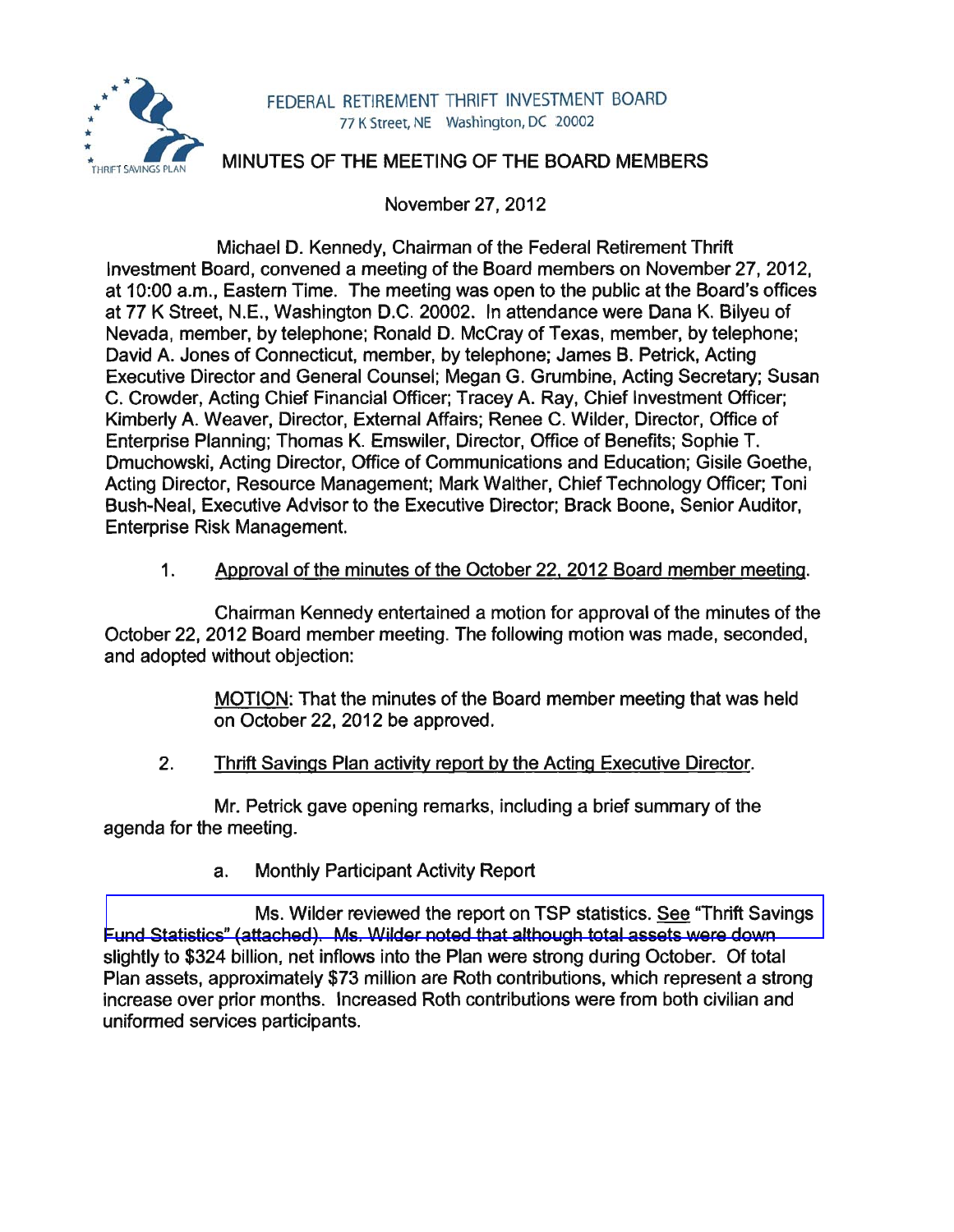b. Monthly Investment Performance Report

[Ms. Ray reviewed the fund performance memorandum, entitled](http://www.frtib.gov/pdf/minutes/MM-2012Nov-Att2.pdf)  "October 2012 Performance Review - G, F, C, S, I, and L Funds" (attached). The first page compares BlackRock Funds' performance against their underlying indices. The tracking error has remained low, with a tracking error in the S Fund of 1 basis point for the month, and 44 basis points for the year-to-date, due primarily to the optimization process. The I Fund had a tracking error of 33 basis points, due to the tax effect of the index. Trading costs for all funds remain low.

Due to bad earnings reports and fears of a slow down in China, Ms. Ray pointed out that the C and S funds were down between 1 and 2 percent for the month of October. The Plan continues to see outflows from the equity funds and inflows into the G fund.

Chairman Kennedy asked whether there were any changes at BlackRock to the Plan's team of customer support and client service representatives. Ms. Ray responded that there were no changes.

Member McCray then asked about what contingencies the Agency has taken in light of the upcoming fiscal cliff and possible debt ceiling impasse. Ms. Crowder stated that the Agency has communicated with Treasury. She also stated that with regard to the debt ceiling, any impact to the G Fund will be realized later in December. Additionally, Mr. Petrick stated that any earnings related to the G Fund are required to be made up by law; and that he did not expect any issues given that the Agency has experienced this before, and in those instances has worked smoothly with Treasury.

Lastly, the Board discussed the timing of an Investment Options Review. This review would examine the options the Board currently offers and would be conducted by Ennis Knupp. After confirming that the Review would not substantially interfere with Ennis Knupp's other engagements, Chairman Kennedy suggested that the Agency start the review.

c. Legislative Report

Ms. Weaver reported that the Senate will likely take up the IRS levy bill before the December recess. If the Senate passes the bill, it will go to the President for signature.

Chairman Kennedy asked about any noticeable changes in Congress with regard to bipartisanship. Ms. Weaver responded that the rhetoric had shifted, but that carried no guarantee of an agreement.